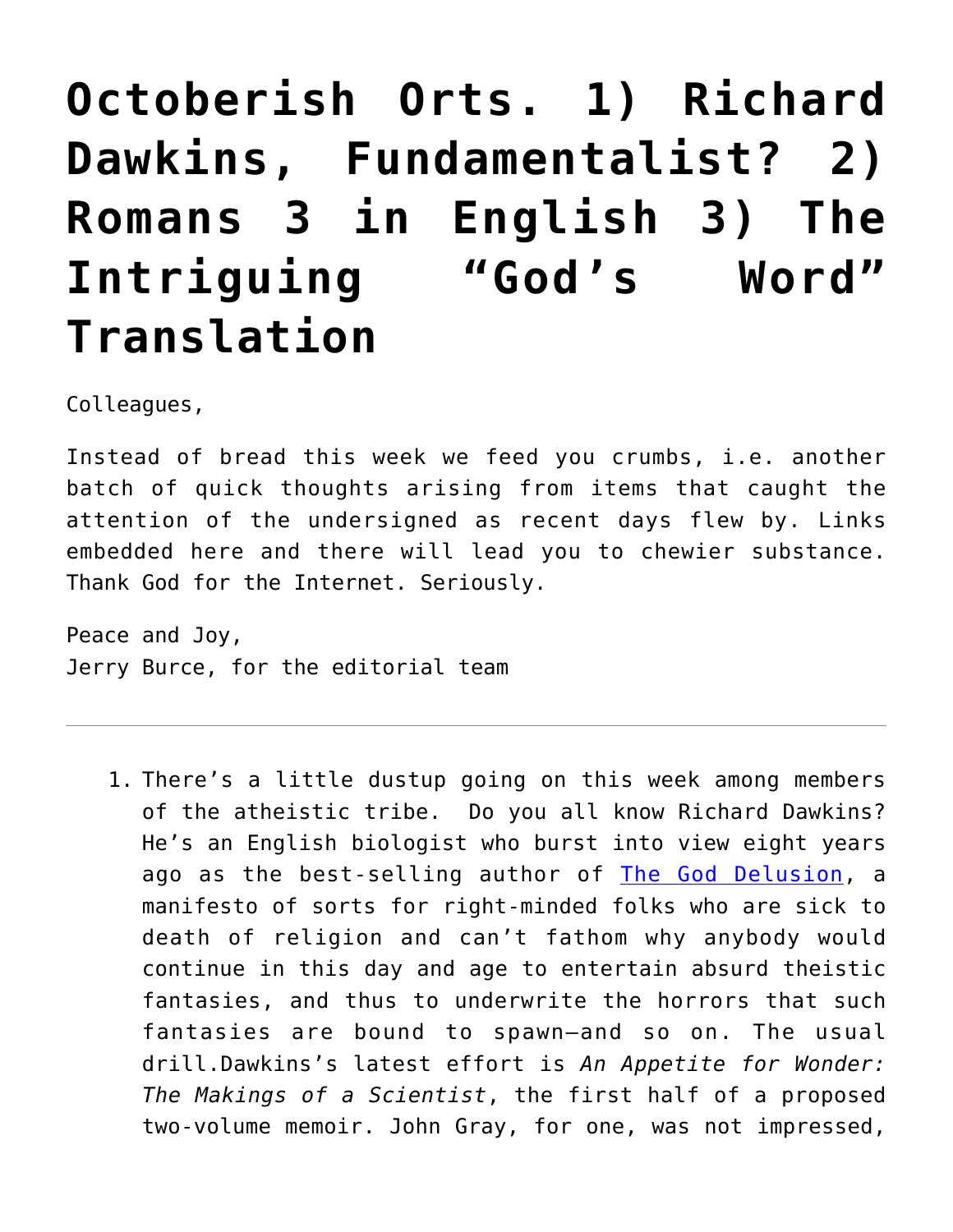and said so via a book review in the latest print issue of [The New Republic](http://www.newrepublic.com/article/119596/appetite-wonder-review-closed-mind-richard-dawkins). Gray is a superb writer and thinker who closed out a teaching career as emeritus professor of European thought at the London School of Economics. I know him strictly through his *TNR*reviews, which are almost always rewarding. An atheist himself, Gray finds Dawkins to be narrow and shallow, and, where Christian thought is concerned, either unwilling or unable to understand what he rushes to critique. Thus the title that either Gray or a *TNR* editor affixed to the piece, "The Closed Mind of Richard Dawkins." Better still is the subtitle, "His atheism is its own kind of religion," an assertion that was proved this morning when a [furious rejoinder to](http://www.newrepublic.com/article/119774/john-grays-richard-hawkins-takedown-ignores-appetite-wonder) [Gray](http://www.newrepublic.com/article/119774/john-grays-richard-hawkins-takedown-ignores-appetite-wonder) appeared on the *TNR* website. I coin a term: atheology. Its practitioners appear as quick as their theological counterparts to jump all over each other at the first whiff of error, where "error" is often little more than a synonym for "deviation from the party line." That's pretty much what thoughtful Gray is being hammered for right now, or so it seems to me.I note all this with a certain degree of unholy Schadenfreude. Christ loves his enemies. His lesser disciples choke down their chortles at seeing a fellow like Dawkins dosed with a hefty spoonful of his own medicine. Yes, shame on me.By contrast, kudos to John Gray for pushing us all, through his spanking of Dawkins, in the direction of greater charity in our estimation of the Gentile other. The risen Christ whose existence Gray doesn't credit had a remarkable thing for Gentiles, a point that Matthew keeps making in the texts we're listening to this fall. I can't help but think that he's pleased indeed with his unwitting servant, and wishes that members of his own baptized tribe would perk their ears up and pay attention. Hence this present note. What is fundamentalism if not the smug certainty that I'm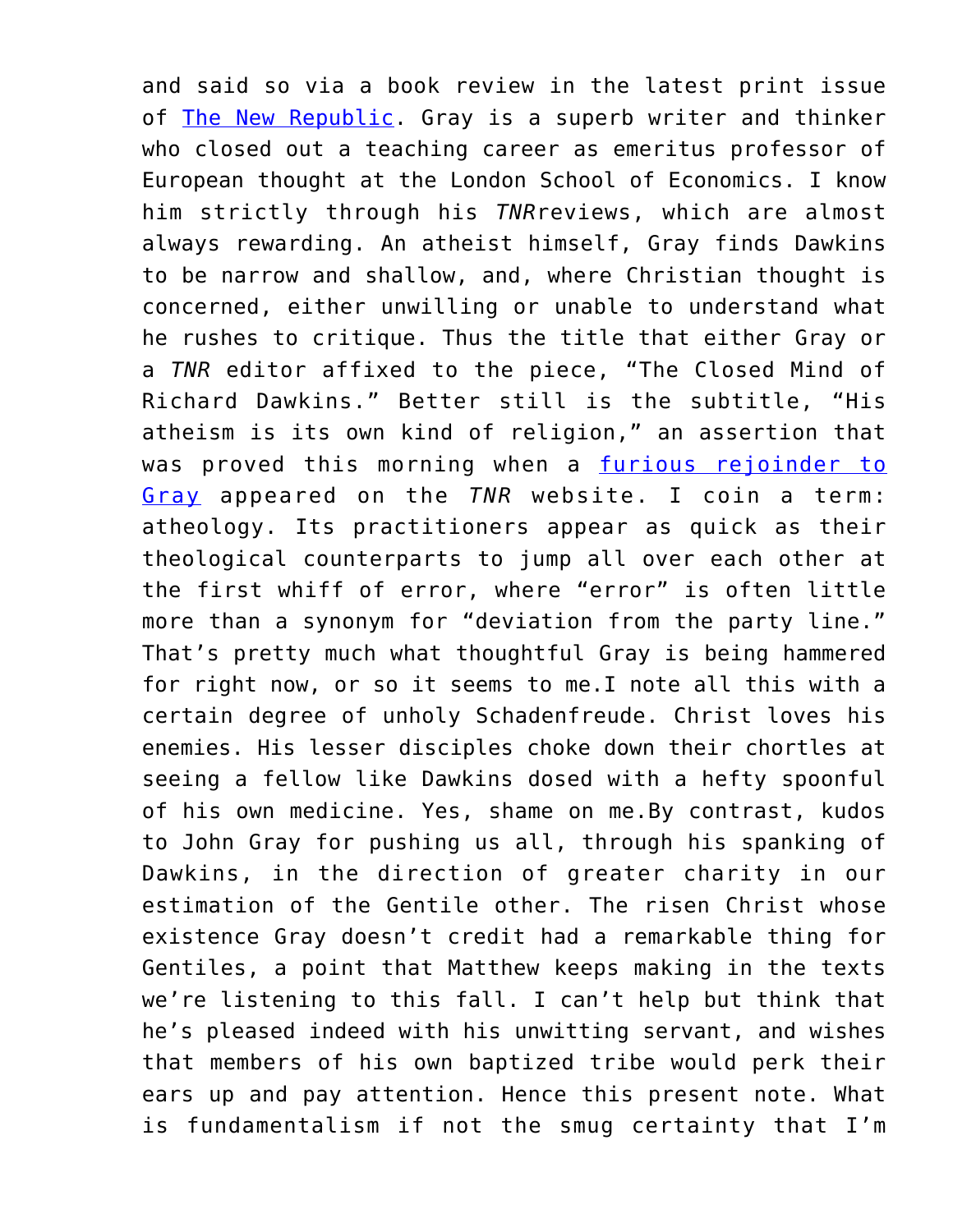righteous in my right-thinking, whereas the other is a wicked, dangerous fool. Fundamentalism so defined afflicts us all in one way or another, and makes us blind and dangerous. Listen to Lutherans, for example, as they natter among themselves about the folks on the opposite sides of their intra-tribal divides. "Good Lord, deliver your world."

2. Righteousness came up at my pericope study this past week as we looked at texts for the next few Sundays. Well, of course it did. One of those Sundays, at least for Lutherans, entails a celebration of the Reformation, at the heart of which is a reading of St. Paul's astonishing reflection in Romans 3 on the import of Christ's crucifixion for God's response to sinners. Far be it from me to dig into that right now, lest I get buried, and leave you devoid of a Thursday Theology post this week. So instead, let me merely draw your attention—again?—to the misery of English translation as funneled through the King James tradition and settling in the ears of many in our pews via the prose of either the New Revised or the English Standard versions that we listen to these days. The problem has to do with the different streams that modern English draws its vocabulary from, modern English being dated from the decades prior to Shakespeare and King James's scholars. Already by then half our words were taken from ancient Anglo-Saxon, and the other half from the Latin and French of England's medieval overlords. So we wind up with "right" and "righteous" on the one hand, and with "just" and "justice" on the other, both being dragged in to deal with Greek words that share a common root, "*dik-*". Paul's initial listeners heard a word beginning with "*dik-*" driving into a noun that also began with "*dik-*" Our listeners on Reformation Sunday will hear a verb, "justify," and a noun, "righteousness," and they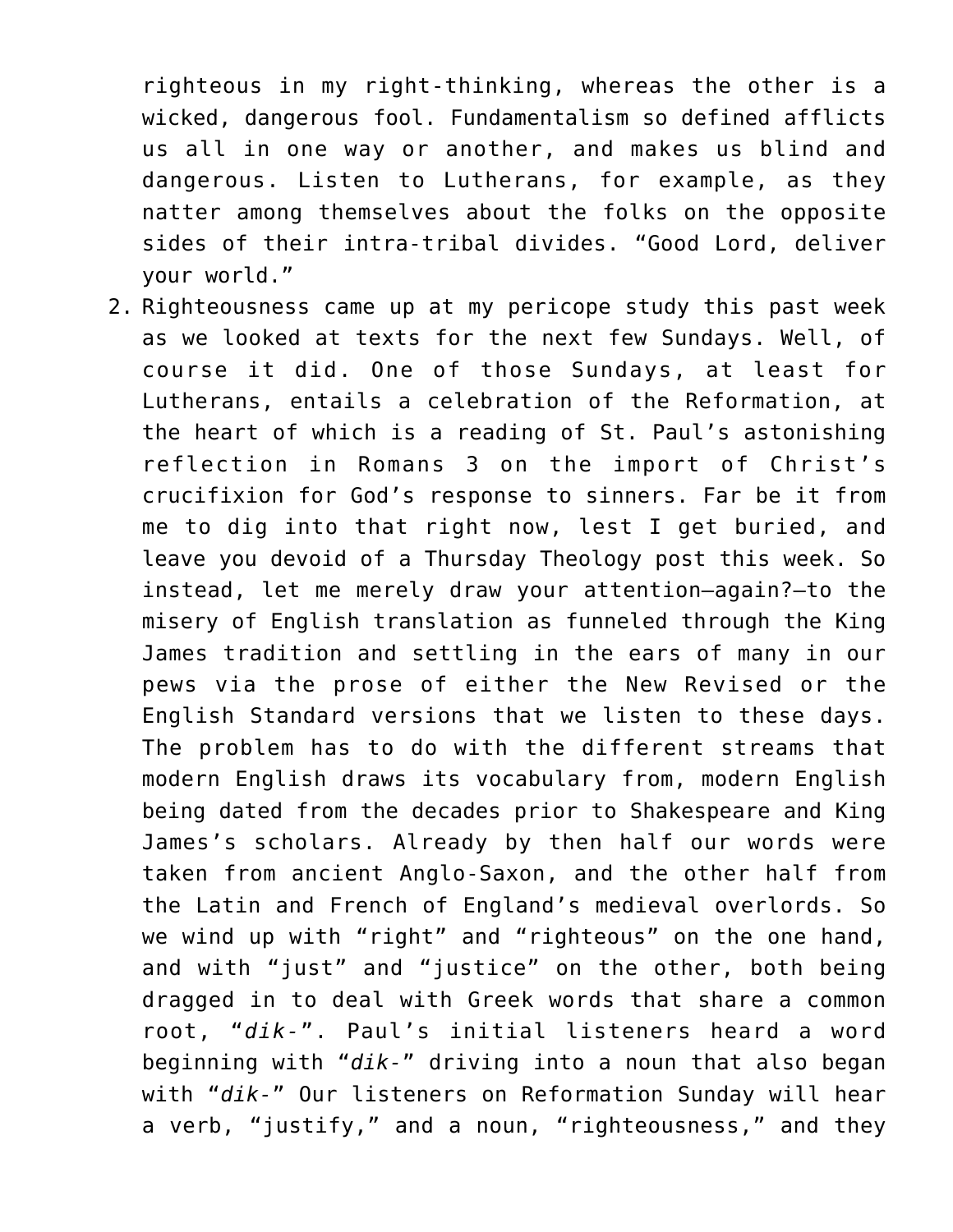won't make the same automatic connection between those words that their Greek counterparts once did. To compound the mess, they'll hear "justify" being used in a transitive sense that hardly ever appears in spoken English these days.I wrote about this some years ago in a piece that's unavailable online. Otherwise I'd link to it and be done. Suffice it for now to underscore the imperative, for this year's Reformation Sunday preachers, of repairing the translation; of ensuring, that is, that the people they're talking to will grasp that "justify" in Romans 3 is about *making* something right that initially was not right—this as opposed as to making a case that the thing was right in the first place. That latter is what goes on when "I justify my actions." The former is what God does when God "justifies the ungodly." We were *in truth* all wrong. In steps God to make us all right. The breathtaking marvels here are, first, that God chooses to do it in the first place, and, second, that he settles on so apparently simple a mechanism for getting the job done. He sees us trusting Christ, and claps his hands, and says "Voilà!" "All right!" Go figure.Comes the persistent challenge for us of spotting other Christ-trusters and saying "All right!" about them, and doing that even when we notice how grievously wrong they are, and in so many ways.

3. I should mention that not all English translations follow the King James path. Of those that don't, none is more intriguing than *God's Word to the Nations*, more briefly known as the God's Word translation, GW for short. Check out what it does with [Romans 3:19-31.](https://www.biblegateway.com/passage/?search=Romans+3%3A19-31&version=GW) "Righteousness," "justify," "justification"—these go out the window in favor of "God's approval" as something to have or to get. It's an intriguing approach. I think it works.GW is not well known, I suspect, and I can't imagine it's being used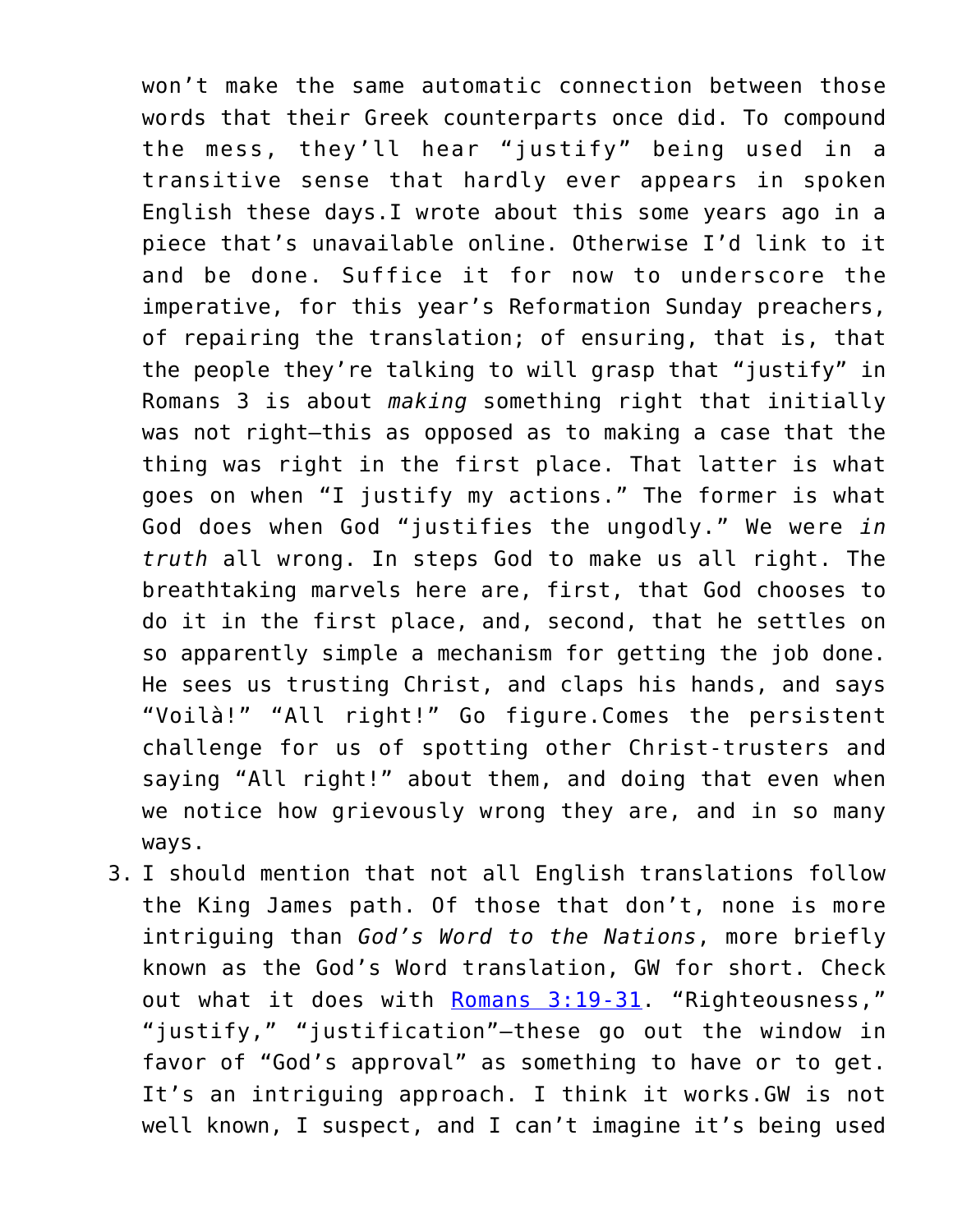in the churches that most of you attend. It deserves attention, though, and especially from Lutherans, the Christian tribe that produced it. Decades ago, amid the noxious contentions of the Lutheran Church—Missouri Synod, a fellow named William Beck produced his own, idiosyncratic "[American Translation"](http://en.wikipedia.org/wiki/Beck%27s_American_Translation) of the Bible. Beck was full of fulmination about the "modernistic" errors that had crept into the RSV, the preferred version of the day in most mainline churches. A prime example of such error was changing "virgin" (KJV) to "young woman" (RSV) in the rendering of Isaiah 7:14. What could that be, except some arrogant modern scholars with unbelief in their hearts taking a whack at the doctrine of the Virgin Birth, a point that Beck's publisher and chief promoter, Herman Otten, made over and over, ad nauseam, in the noxious pages of his weekly *Christian News*. Beck's stated aim was to produce a translation free of doctrinal error. His high hope, urged by Otten, was to see his work adopted as the LCMS's official translation. It didn't happen, and Beck died; and at some point a group of Otten fans in my neck of the woods, Cleveland, Ohio, decided to take Beck's work and update it. They formed a private Bible society. They hired scholars. They set up shop for a time in a building barely a mile from the church I serve. And out of that emerged something fascinating, the GW, a piece of work that more than deserves our attention.Almost twenty years ago, while the work was still in progress, I had a chance to talk with the scholars involved. One of their lay associates is a member of my congregation today. As I recall, their chief aim was to produce an accurate rendering of the Scriptural text in English that a seventh-grader would find accessible. Hence the disappearance, say, of a multisyllabic, mouth-filling word like 'justification'. But what do you replace it with?